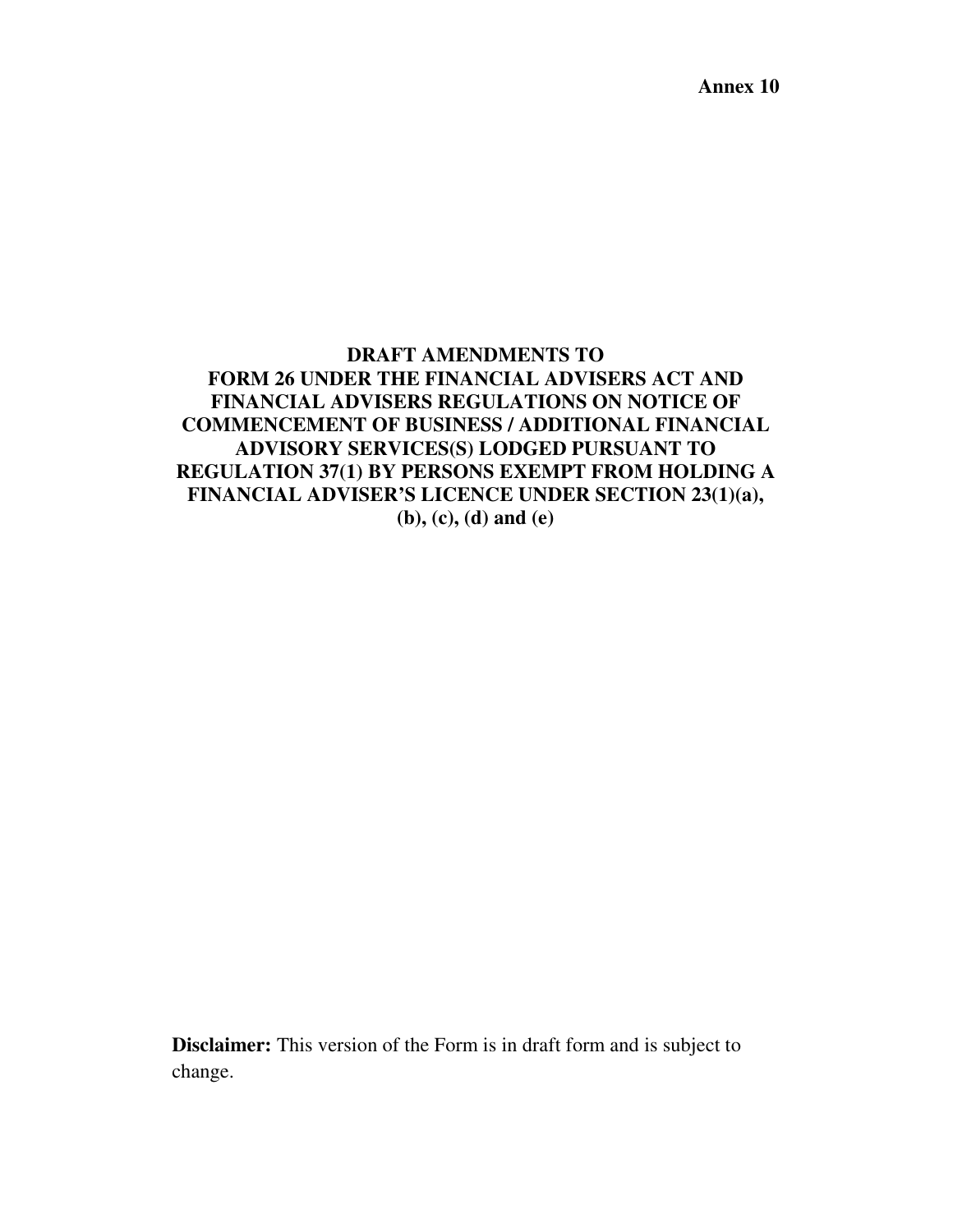# FINANCIAL ADVISERS ACT FORM

(Cap. 110)<br>FINANCIAL ADVISERS REGULATIONS (Rg 2)  $26$ 

## **NOTICE OF COMMENCEMENT OF BUSINESS / ADDITIONAL FINANCIAL ADVISORY SERVICE(S) LODGED PURSUANT TO REGULATION 37(1) BY PERSONS EXEMPT FROM HOLDING A FINANCIAL ADVISER'S LICENCE UNDER SECTION 23(1)(a), (b), (c), (d), AND (e)**

# *Explanatory Notes*

- (1) Please read the explanatory notes and questions carefully before completing and lodging the notification form with the Monetary Authority of Singapore ("the Authority").
- (2) For lodgments in relation to the commencement of business as an exempt financial adviser, all questions must be answered. If a question is not applicable, please mark "N.A." in the space provided. Should there be insufficient space for your answers, please attach annex(es) which should be identified as such and signed by the signatories to this notification.
- (3) For notice of commencement of additional financial advisory service(s), questions 1, 7, 9 and 10 of Section I, questions 11 and 12 of Section II, as well as Section III, are to be completed in relation to the additional financial advisory service(s).
- (4) Where there is an asterisk (\*), please delete whichever is inapplicable.
- (5) Please tick  $(\checkmark)$  in the relevant boxes where appropriate.
- $(6)$  In this Form
	- (a) "exempt financial institution" refers to a person exempt from holding a financial adviser's licence under section  $23(1)(a)$ , (b), (c), (d) or (e) of the Financial Advisers Act (Cap. 110) ["the Act"];
	- (b) "key officer" means:
		- (i) a director or equivalent person; or
		- (ii) a chief executive officer or equivalent person.

# FOR OFFICIAL USE ONLY

Notification received on: Remarks:

Revised [xx ]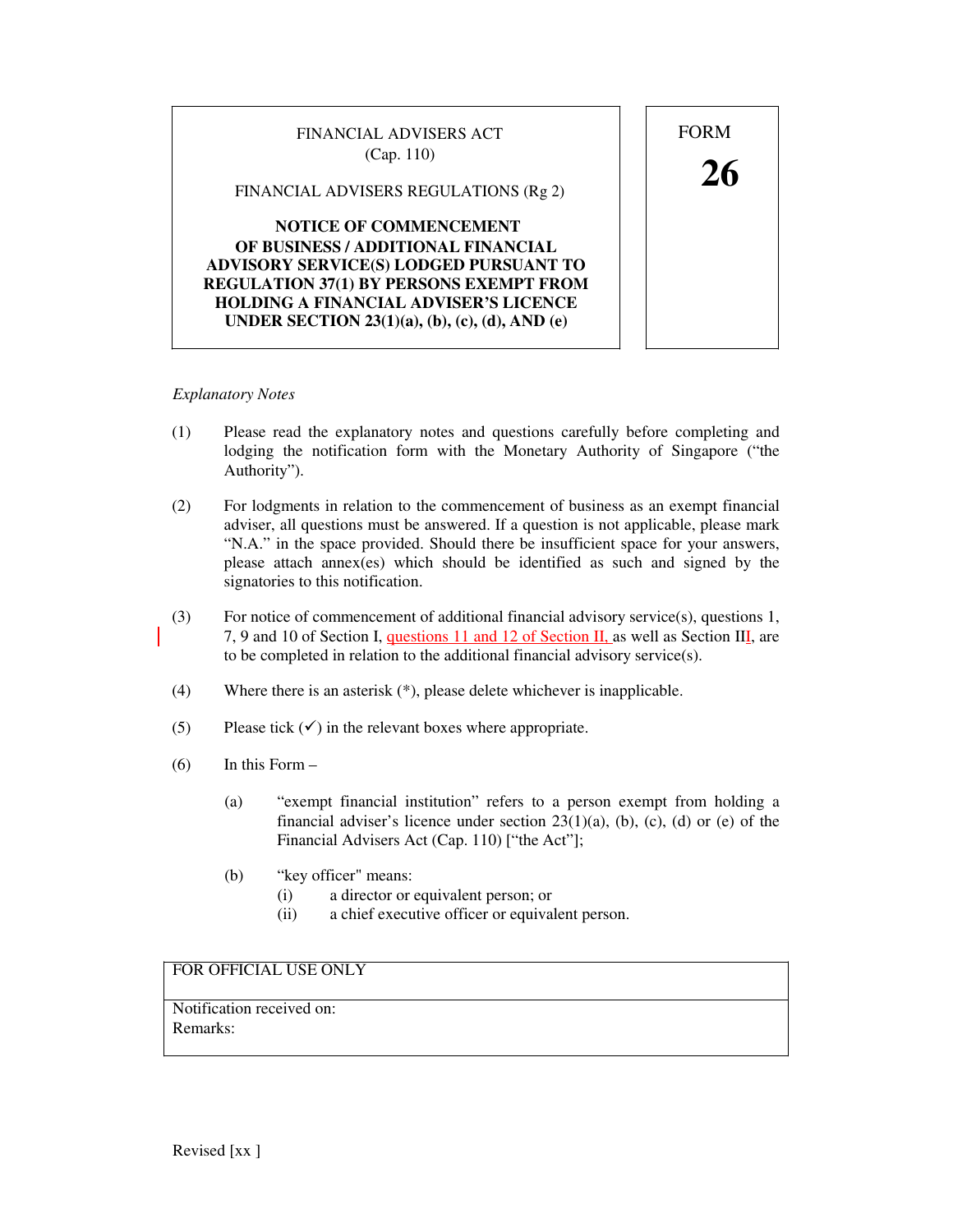#### **I INFORMATION ON EXEMPT FINANCIAL INSTITUTION**

| 1.             | Name of exempt financial institution          |           |
|----------------|-----------------------------------------------|-----------|
| 2.             | Principal address where the business operates |           |
| 3.             | Telephone number/fax number                   |           |
| 4.             | URL of webpage (if any)                       |           |
| $\mathfrak{S}$ | E-mail address                                | ٠         |
| 6.             | Financial year end                            | $\bullet$ |

7 Please indicate whether this notification is for:

 $\Box$  Lodgment in relation to commencement of business as an exempt financial adviser; or

- $\Box$  Commencement of additional regulated activity(s)
- 8. Please indicate the status of the exempt financial institution:

 $\Box$  a bank licensed under the Banking Act (Cap.19)

 $\Box$  a merchant bank approved as a financial institution and approved to carry on a business of providing any financial advisory service under the Monetary Authority of Singapore Act (Cap.186)

□ a company or co-operative society licensed or registered under the Insurance Act (Cap.142)

 $\Box$  a holder of a capital markets services licence under the Securities and Futures Act (Cap. 289)

 $\Box$  a finance company which has been granted an exemption from section 25(2) of the Finance Companies Act (Cap.108) to carry on a business of providing any financial advisory service

9. The abovementioned company will commence provision of the following financial advisory service(s) with effect from \_\_\_\_\_\_\_\_\_\_\_\_\_\_\_\_\_\_\_\_\_ (dd/mm/yy). [For notification of commencement of additional financial advisory service(s), please only indicate the type of additional financial advisory service(s) that will be provided:]

> $\Box$  Advising others, either directly or through publications or writings, and whether in electronic, print or other form, concerning the following investment product(s), other than advising others by issuing or promulgating research analyses or research reports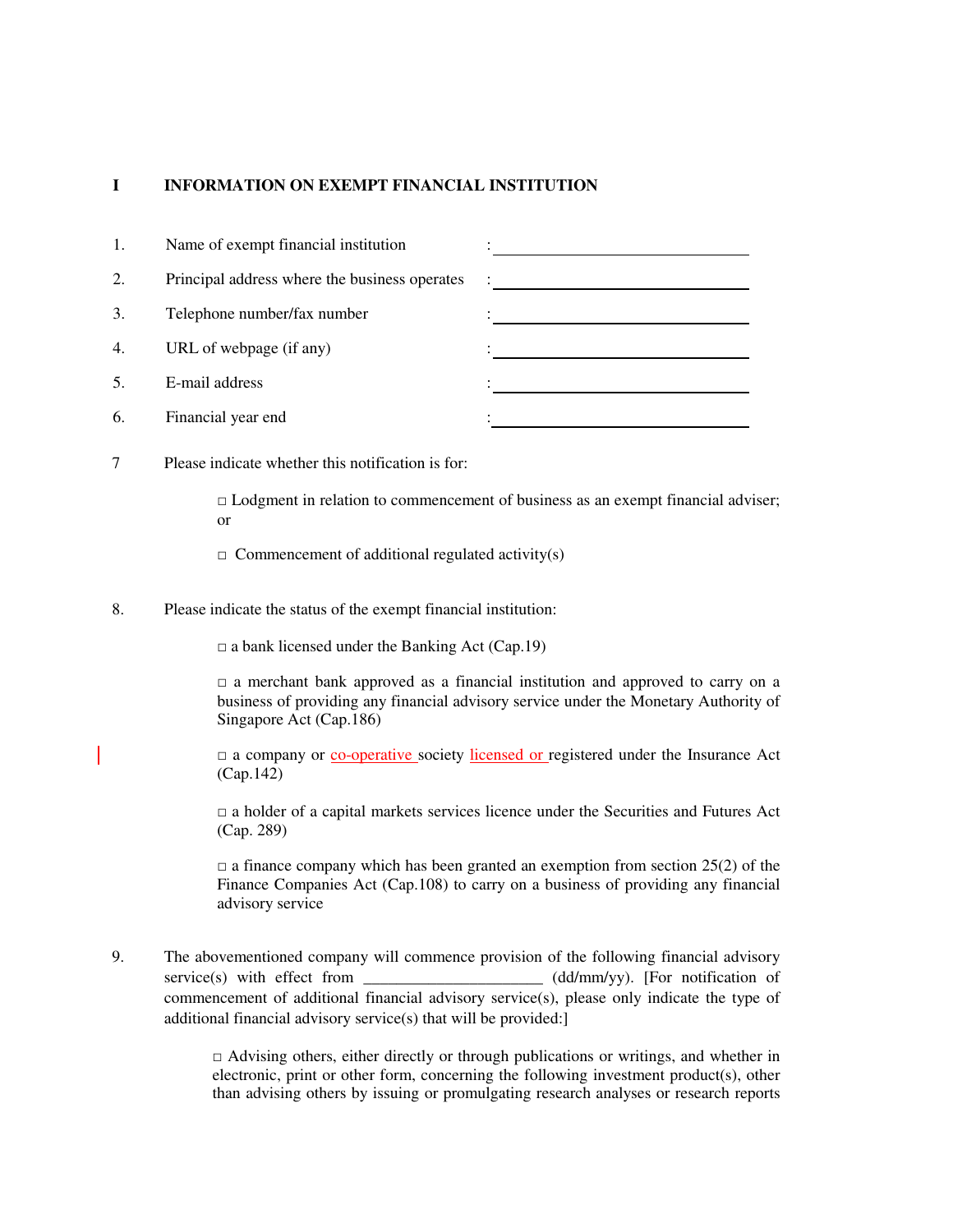or advising on corporate finance within the meaning of the Securities and Futures Act (Cap. 289):

- $\square$  Securities (other than collective investment schemes)
- $\Box$  Collective investment schemes
- □ Futures contracts
- $\Box$  Contracts or arrangements for the purposes of foreign exchange trading

 $\Box$  Contracts or arrangements for the purposes of leveraged foreign exchange trading

- $\square$  Life policies
- □ Structured deposits

 $\Box$  Advising others by issuing or promulgating research analyses or research reports, whether in electronic, print or other form, concerning the following investment product(s):

- $\square$  Securities (other than collective investment schemes)
- □ Collective investment schemes
- □ Futures contracts
- $\Box$  Contracts or arrangements for the purposes of foreign exchange trading

 $\square$  Contracts or arrangements for the purposes of leveraged foreign exchange trading

- □ Life policies
- □ Structured deposits

 $\Box$  Marketing of any collective investment scheme

□ Arranging of any contract of insurance in respect of life policies, other than a contract of reinsurance

- 10. Please provide details on the exempt financial institution and financial advisory service provided including -
	- (a) size of operation in terms of staff strength, volume of business and annual revenues;
	- (b) geographical scope of operation;
	- (c) organisation chart detailing key officers and reporting lines for its business of providing financial advisory services; and
	- (d) area(s) of potential conflict of interest and an explanation in detail of how such conflict(s) will be resolved or mitigated.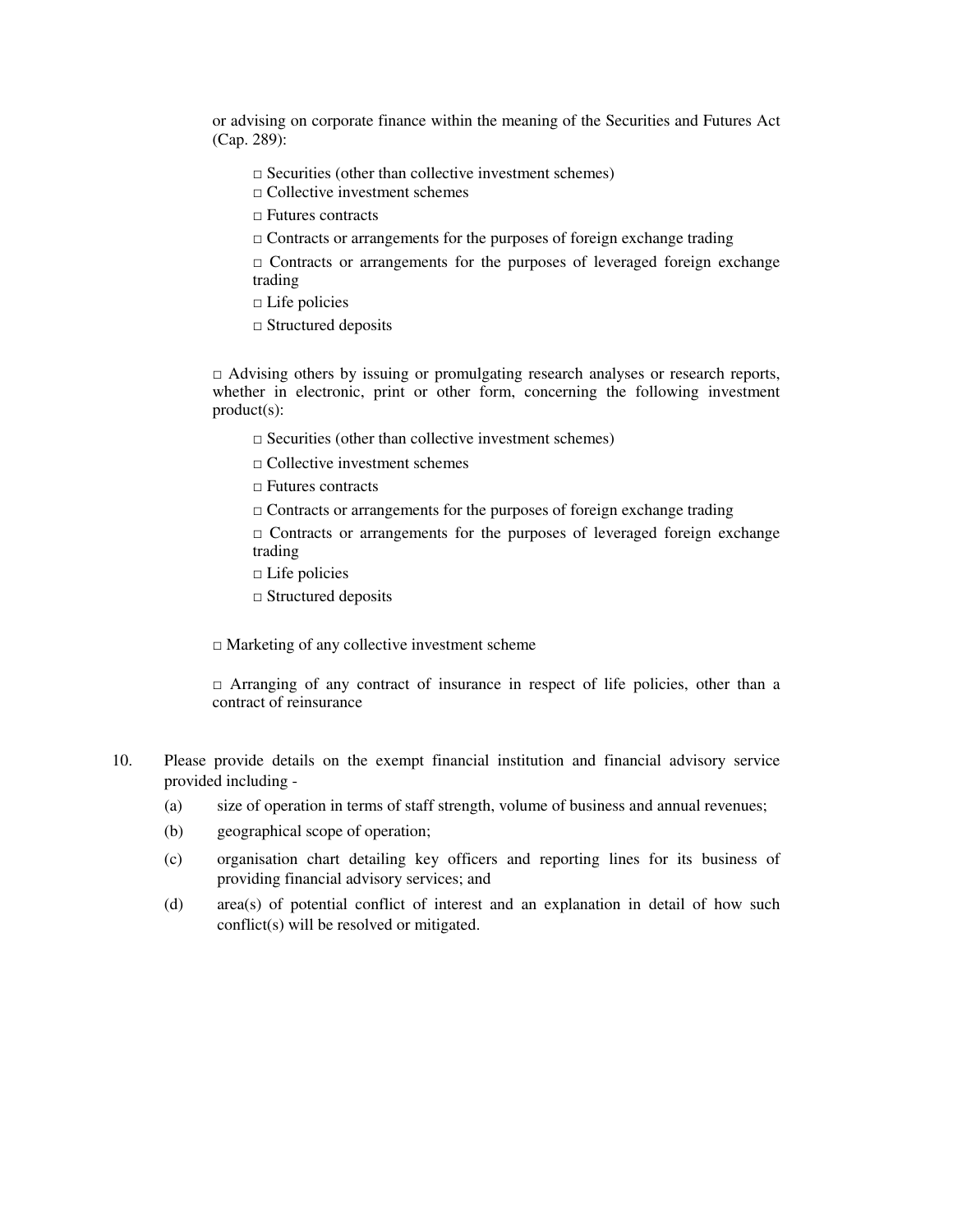## **II ADDITIONAL INFORMATION ON REGISTERED INSURANCE BROKER EXEMPT FROM HOLDING A FINANCIAL ADVISER'S LICENCE UNDER SECTION 23(1)(c)**

 *Questions 11 and 12 must be completed by an insurance broker registered under the Insurance Act (Cap. 142) and exempt from holding a financial adviser's licence under section 23(1)(c) ("registered insurance broker")*

11. In reference to paragraph 9, please indicate if the registered insurance broker will be commencing the provision of restricted financial advisory services. [For notification of commencement of additional financial advisory service(s), please only indicate if the additional financial advisory service(s) that will be provided is restricted financial advisory services:]

> $\square$  Yes, the registered insurance broker will be commencing the provision of restricted financial advisory services.

 $\Box$  No, the registered insurance broker will be commencing the provision of any financial advisory services.

- 12. If the answer to paragraph 11 is "No, the registered insurance broker will be commencing the provision of any financial advisory services.", in relation to a registered insurance broker providing any or all types of financial advisory services:
	- (a) please provide the name of the chief executive officer or head of the financial advisory unit<sup>1</sup> who has a minimum of 10 years of relevant working experience in respect of the financial advisory service that the registered insurance broker is seeking to provide, of which at least 5 years in a managerial capacity –

Name of chief executive officer / head of the financial advisory unit\*:

13. For the purposes of questions 11 and 12:

l

- (1) "restricted financial advisory services" refers to
	- (a) the provision of any or all of the following types of financial advisory services by the registered insurance broker –

(i) advising others (other than in the manner specified in sub-paragraph (ii)), either directly or through publications or writings, and whether in electronic, print or other form, concerning any group life policies or incidental individual life policies, other than a contract of reinsurance;

(ii) advising others by issuing or promulgating research analyses or research reports, whether in electronic, print or other form, concerning any group life policies or incidental individual life policies, other than a contract of reinsurance; or (iii) arranging of any contract of insurance in respect of any group life policies or

incidental individual life polices, other than a contract of reinsurance;

<sup>&</sup>lt;sup>1</sup> Where the chief executive officer of a registered insurance broker does not have a minimum of 10 years of relevant working experience in respect of the financial advisory service that the registered insurance broker is seeking to provide, of which at least 5 years in a managerial capacity, the registered insurance broker shall ensure that the person it employs or appoints as the head of the financial advisory unit meets these requirements.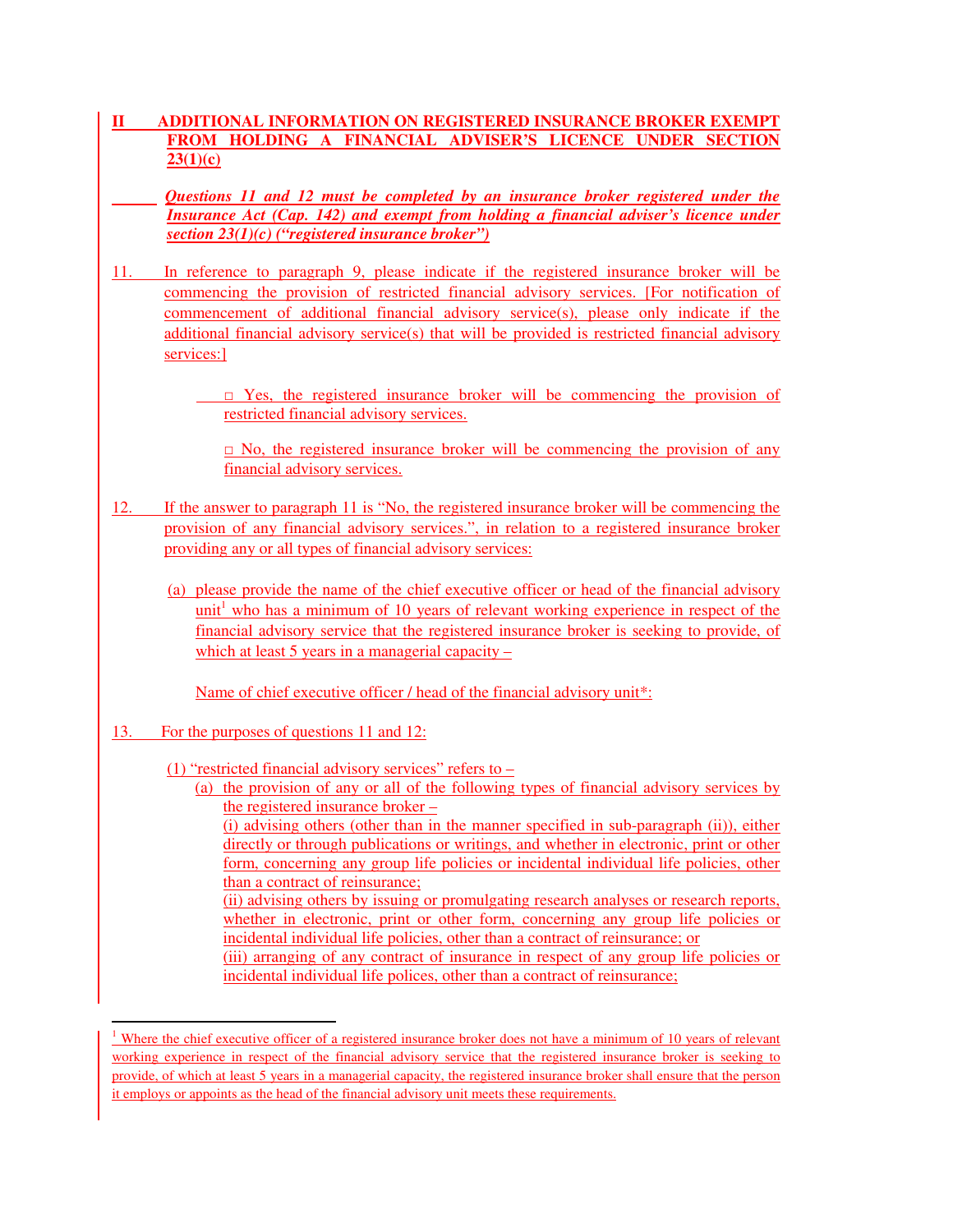- (b) if applicable, the revenue of the registered insurance broker earned from carrying on a business concerning or in respect of incidental individual life policies in a financial year does not at any time exceed \$200,000; and
- (c) the revenue of the registered insurance broker earned from carrying on a business of providing the types of financial advisory services referred to in paragraph  $(1)(a)$  in a financial year does not at any time exceed 25% of the total revenue of the registered insurance broker from its business as an insurance broker and of providing financial advisory services in its immediate preceding financial year.
- (2) For the purposes of paragraph 1(c), in the case where the registered insurance broker does not have an immediately preceding financial year, the revenue of the registered insurance broker earned from carrying on a business of providing the types of financial advisory services referred to in paragraph  $1(a)$  in a financial year shall not at any time exceed 25% of the applicable minimum financial requirements under regulation 17B of the Financial Advisers Regulations (Rg 2).
- (3) The terms "corporate client", "general business", "group life policy", "incidental individual life policy" and "revenue" have the same respective meanings as in regulation 17A(3) of the Financial Advisers Regulations (Rg. 2).
- (4) The terms "chief executive officer" and "head of the financial advisory unit" have the same respective meanings as in the Notice on Requirements for Registered Insurance Brokers Exempt from Holding a Financial Advisers' Licence under Section 23(1)(c) of the Financial Advisers Act (FAA-Nxx).